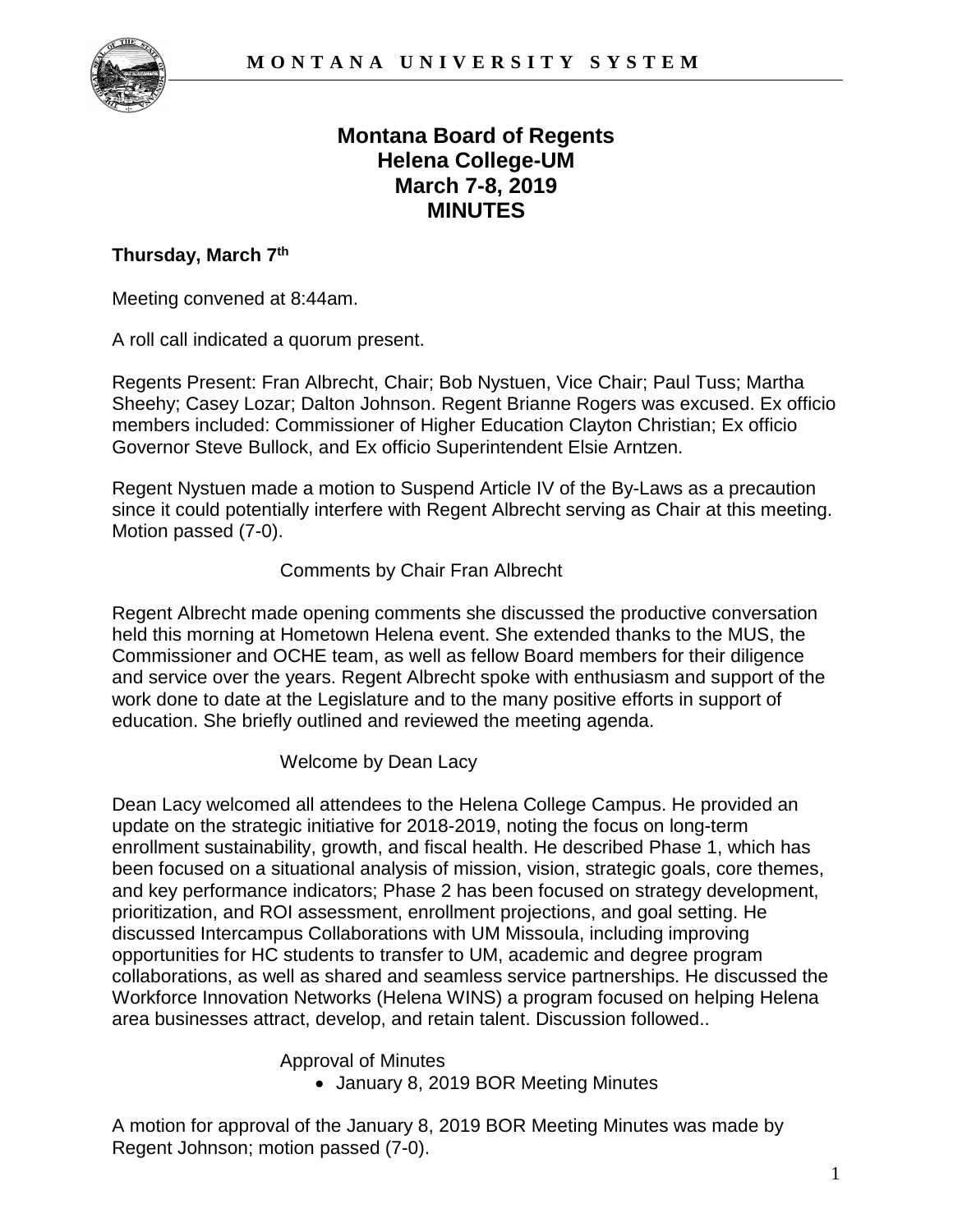

Commissioner's and System Report

• Legislative Update

Commissioner Christian recapped the legislative calendar noting the return from transmittal break. He provided an updated on the legislative tracking and hearing list that is tracked and monitored daily by OCHE staff and reported on several important bills.

• System Searches

Commissioner Christian provided an update on the MT Tech search for the position of Chancellor. A national search will also be conducted for Helena College. This search has completed listening sessions and is well on their way. We are developing and finalizing the position at OCHE for a Compliance Officer to help with Federal reporting and providing overall system guidance. OCHE is also poised to launch the search for an internal auditor, which would be a centralized audit person with campus oversight for all audits across the system.

- Campus Reports (Linked to agenda)
- Other

Commissioner Christian acknowledged the Carnegie Designation at MSU and extended congratulations on this achievement. President Cruzado spoke to this process and areas of focus.

Commissioner Christian asked Regent Sheehy to provide a recap on potential suggestions to the Code of Expectation. Regent Sheehy mentioned a complaint made to the COPP that cited the BOR for ethics violation regarding a discussion about the Six Mill Levy. Regent Sheehy had appealed this decision to the district court where the court held that the BOR members are not public employees. As a result of this decision, which focused on regent independence, Regent Sheehy believes that additional clarifications can be made in the Board's Code of Expectations through amendments that deal with political issues. She plans to bring proposed amendments before the Board at another meeting.

Commissioner Christian acknowledged and welcomed Dr. Sandra Boham as the representative for Tribal Colleges.

Campus introductions were made to welcome and acknowledge staffing changes.

Remarks by Governor Bullock (or Designee)

Governor Bullock provided an update on the Legislative Session. He noted his excitement in signing the statutorily required inflation increase, which means a \$77 million investment into the K-12 schools over the next two years. Regarding legislation related to higher education, he stated that the Education Appropriations Subcommittee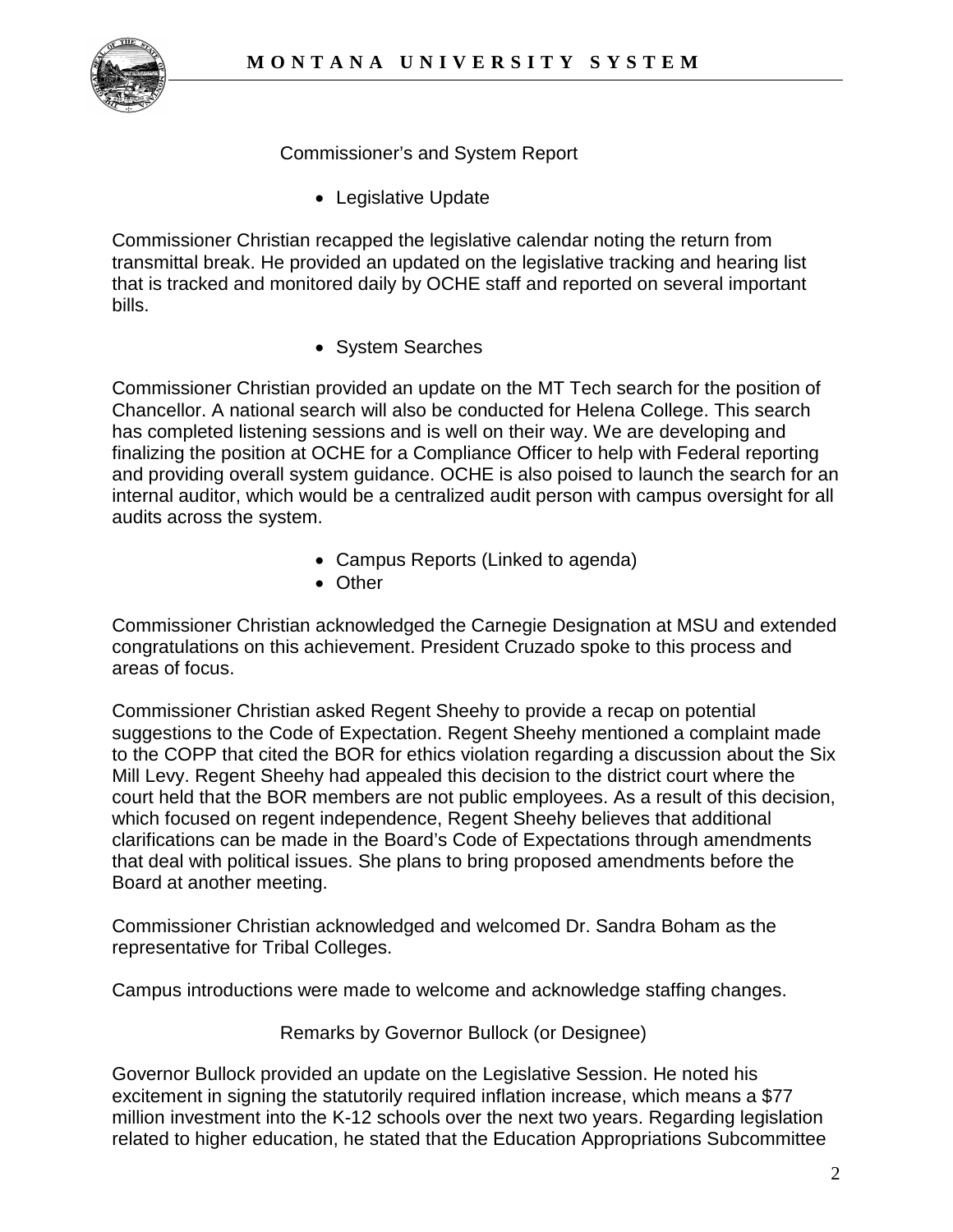

has accepted his request for a tuition freeze and support funding for HiSet preparation at our tribal colleges. The request for need-based aid was also accepted, at \$2 million rather than the proposed \$5 million. As the House Appropriations committee opening its hearing on House Bill 2 continued support is critical as is sharing your voices on why these higher education budget proposals are important for the state of Montana. Governor Bullock reiterated that freezing in-state college tuition prevents what is effectively a tax increase on 28,000 Montana students and their families. Freezing college tuition four of the last six years, coupled with our increased investments in higher education, has led Montana to have the 4th lowest tuition and fees in the nation. He stressed the importance of joining the other 49 states in providing state-funded, need-based financial aid for students and adult learners.

Governor Bullock discussed his goal for funding for Preschool Education and his proposed investment of \$30 million over the biennium. This funding includes \$8 million to continue the STARS Preschool program and serve at least 400 kids through preschool programs in Head Starts and high-quality private and community-based providers. The proposal also includes \$22 million over the next two years to include four-year-old children in the state's school funding formula. Under this model, any public school that voluntarily chooses to offer a high-quality preschool program will receive funding for every eligible student who enrolls. He expressed his optimism that legislators on both sides of the aisle recognize this is one of the most basic and necessary investments in education we need to be making. Montana is one of just six states that does not have a permanent state preschool program.

Governor Bullock provided an update on the Future Ready Cabinet, formed last summer, focused on delving deeper into making sure that we have robust partnerships across education and the private sector to strengthen Montana's talent pipeline. He described how Montana has engaged in partnerships to not only make sure that fouryear degrees are setting students on the path to good-paying and fulfilling careers but also in expanding opportunities for two-year degrees, one-year certificates, and apprenticeships. Part of this includes the launch of the "One-Two-Free" Dual Enrollment Program last fall. It's certainly exciting that the Spring 2018 enrollment in dual enrollment is at the highest ever at 3,125.

It will also include reaching out to those Montanans who have some credit but no degree. We know that of the 125,000 Montanans in this situation, nearly 9,000 have earned 100 or more credits, yet did not earn a degree and are no longer enrolled in the MUS. Similarly, 4,951 resident students started a two-year degree program in the MUS and earned 45 or more credits, yet did not earn a degree and are no longer enrolled in the MUS. The University of Montana and Missoula Job Services are reaching out to these folks through "Become an Alum" to see if additional education or training could help improve their economic situation and fill in-demand jobs in Missoula. This pilot has excellent potential to help us meet our attainment goal.

He provided an update on his work as Chair for the National Governor's Association, discussing his initiative, "Good Jobs for All Americans." The current focus is to find innovative practices that governors and states can implement to ensure that we are preparing for the future of work, addressing needs of mid-career workers and focusing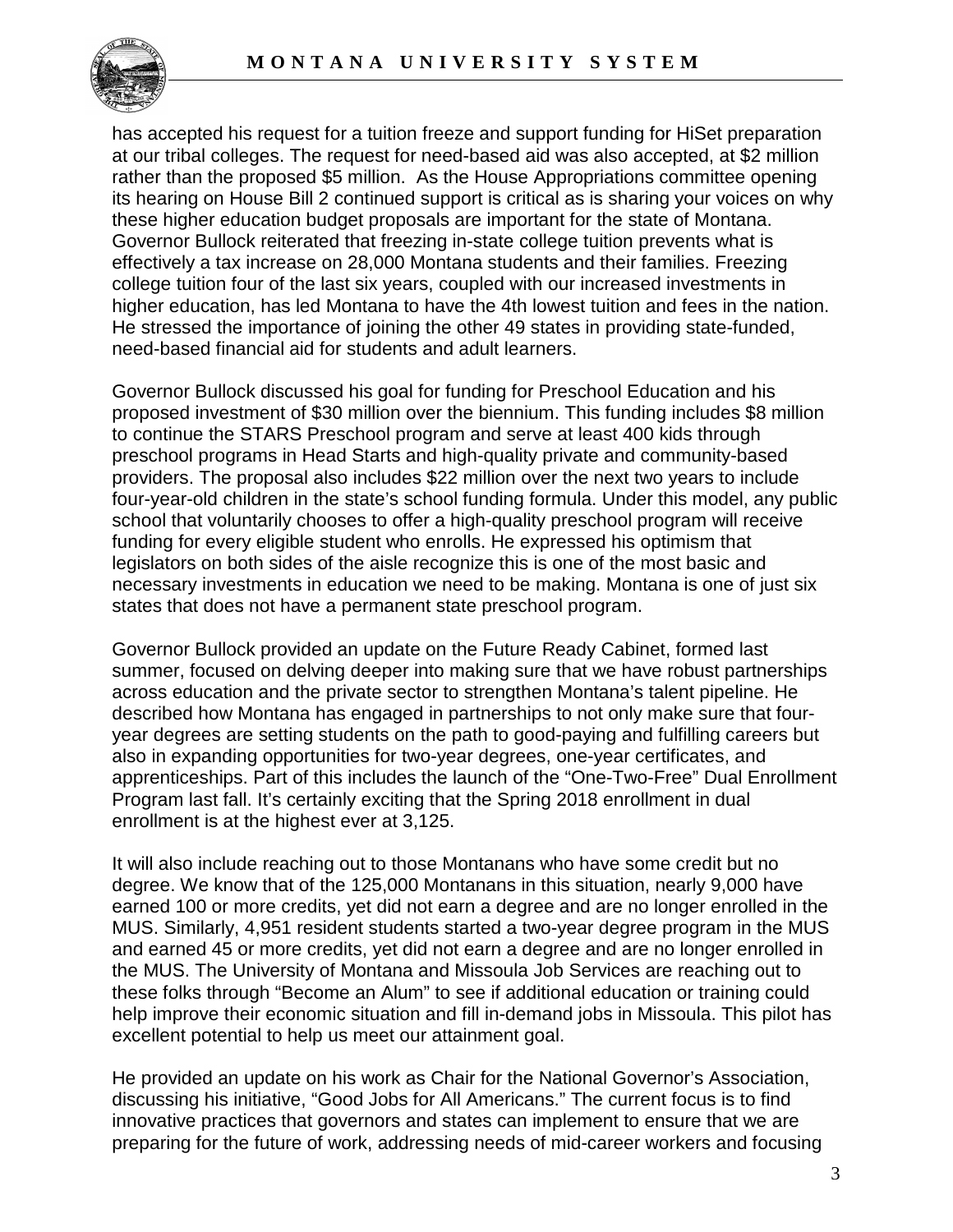

on solutions that work for rural America. It was also clear that Montana is on the front lines of some of this work, particularly in our level of collaboration across K-12, higher education, the Department of Labor, and employers. He concluded with extending thanks and appreciation to the Commissioner, his staff, the Board of Regents, and the entire MUS.

#### Remarks by Superintendent Arntzen

Superintendent Arntzen provided an update detailing OPI's legislative efforts. She expressed excitement at the signing of the K-12 funding bill. She spoke to the importance of funding for elementary education and expressed her appreciation of putting Montana students first. She spoke to an event schedule for April 3<sup>rd</sup> called MT Ready Day, which will focus on the importance of partnerships in education and showcasing what efforts have been done to date. She spoke to the shared employee position between OPI and MUS to assist in the Career Technical Education area. Discussion followed.

### What's Up Helena | Attachment #1

Dean Lacy of Helena College introduced a panel of community partners including Mr. Tyler Ream, Helena Public Schools Supt., Mr. Ron Whitmoyer, East Helena Public Schools Supt.; Ms. Kelly Cresswell, Reach Higher Montana and Helena Chamber Board Member; Ms. Jessica Hays, Boeing; and Ms. Annie Chase, Dick Anderson Construction. Dean Lacy asked the panel members for examples of things that are working well for serving the Helena community? Mr. Ream discussed dual credit and the great work that Helena College has done on involving students and helping them navigate dual credit. Mr. Whitmoyer noted that as East Helena learns about these tools and opportunities, they are excited about the potential for partnerships, coordination, and collaboration opportunities to help students succeed. Ms. Hays noted that the partnership with Helena College is a good example of how well the campus does at working with industry to ensure that the learning outcomes and graduating students are meeting the needs of the industry. Ms. Chase noted the work done to increase and grow awareness related to trade industries to better expose students to the opportunities available to them. She also spoke to the great work through apprenticeship programs registered with the state. Ms. Cresswell spoke to the great work being done through the Helena WINS and partnerships between students and local businesses.

Dean Lacy asked panel members about the most important opportunities for improvement that could be focused on better serving the community? Mr. Ream stressed the importance of context and his hope to see a blending between formal and informal education. Mr. Whitmoyer described the need to seek more significant opportunities throughout the community. Ms. Hays stated that soft skills are still very important related to the workforce as are additional partnerships with industry to ensure that programs are created or updated to remain in-line with industry needs. Ms. Chase reiterated that student awareness and inclusion of more career fairs would help allow employers to spread awareness better and get students thinking about what educational paths they want to explore. Ms. Cresswell discussed potential partnerships to help to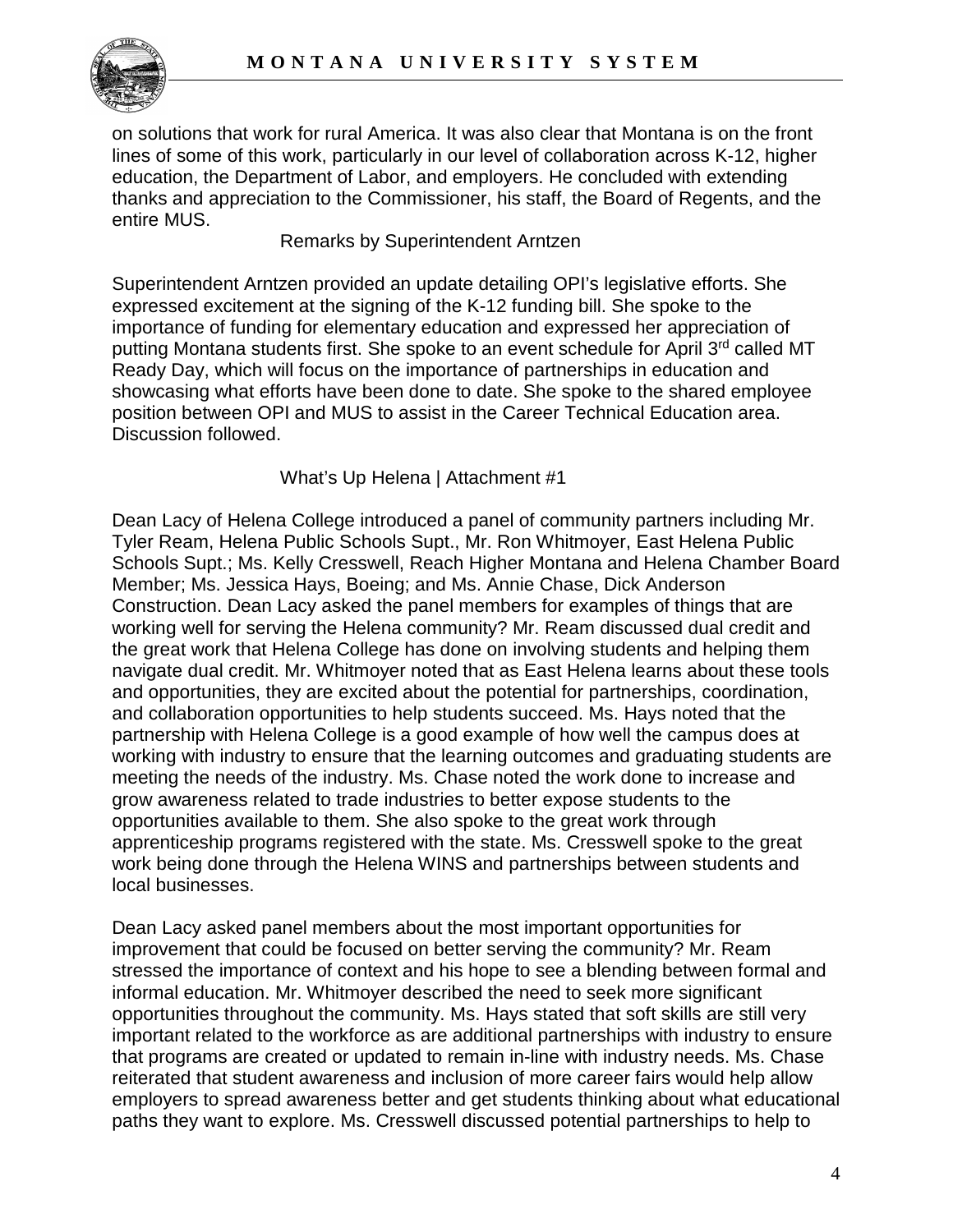

recruit students from out-of-state to Montana. She also discussed the potential for providing additional apprenticeship grants and furthering those opportunities.

Dean Lacy asked the panel about what other insights or suggestions could be shared on how to improve higher education for the state of Montana? Mr. Ream discussed the perception that some students feel that college is only for certain people, but not for themselves, helping to address these misconceptions by providing untraditional pathways could be very helpful here. Mr. Whitmoyer discussed the importance of highlighting the level of access and associated success with postsecondary education. Ms. Hays spoke to students' sufficient knowledge of theory, but the lack of knowledge on how to apply theory to a real-world situation. Discussion followed.

### Two-Year and Community College Committee

### **ACTION**

a. Perkins V Transition

Ms. Jacque Treaster, Director of Dual Enrollment and Career & Technical Education, presented a request to the Board of Regents. As the eligible agency for the Strengthening Career and Technical Education for the 21st Century Act federal grant, she requested the Board to provide approval of the 1-Year Transition Plan for the Strengthening Career and Technical Education for the 21st Century Act prior to submission of the plan to the U.S. Department of Education. Discussion followed.

### **INFORMATION**

a. CTE/Perkins Update

Ms. Jacque Treaster, Director of Dual Enrollment and Career & Technical Education, provided an overview and update on CTE and Perkins. She explained that CTE includes certificates, associate degrees, bachelor's degrees, and graduate degrees. The primary goal of CTE is to meet workforce shortages – including health care and education. She discussed Perkins as it related to Montana; specifically, she noted that Perkins is the primary source of CTE funding provided to high schools and two-year, community, and tribal colleges in Montana. Perkins serves over 5,000 high school CTE students and over 10,000 postsecondary CTE students in Montana. Montana Career Pathways are used to define the Perkins programs of study. She reviewed those institutions that are Perkins-receiving institutions. Two Year college students provided a personal account of their experience with CTE at a Two-Year institution. Ms. Stephanie Gray provided an overview of how to develop CTE opportunities related to solving workforce problems through program development.

Ms. Treaster provided an overview of Perkins V moving forward. She noted The Perkins V Advisory Committee includes members from education and industry. Public Hearings have been scheduled for March 25 and April 17 and that a CTE Survey will be used for stakeholder engagement. She noted that in March 2020 – this will come forward to the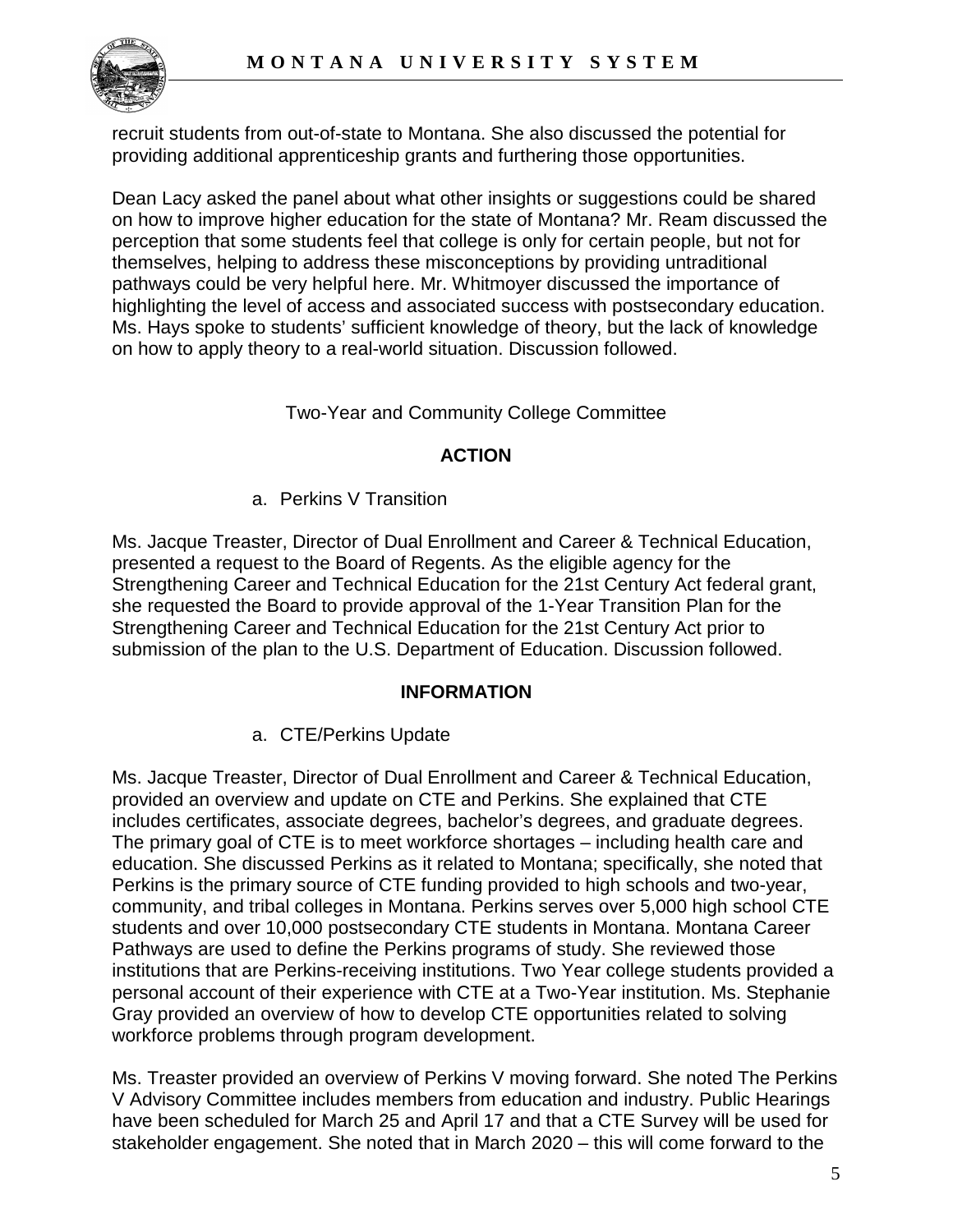

Board of Regents for approval and then be sent to the Governor for signature. She discussed the excellent partnerships in place including The Office of Public Instruction (OPI), Department of Labor and Industry and the State Workforce Innovation Board, Alignment between Perkins V and the Workforce Innovation and Opportunity Act (WIOA), Governor's Office, as well as Business and Industry.

b. Dual Enrollment Update

Ms. Jacque Treaster, Director of Dual Enrollment and Career & Technical Education, provided an update related to Dual Enrollment. She noted the updated numbers of high school students who are enrolled in at least one college credit. These figures show growth and a little over 3,000 students participating. She noted that 100% of AA schools in Montana participate in dual enrollment and that others in the A category are at 90%, B schools are at 62.5%, and C schools are at 31%. All of these represent growth across the state. Helena College saw success by an increase in headcount by 153 from Fall 2017 to Fall 2018. CTE dual enrollment has increased by 7% since 2015. Areas making the most substantial gains are information technology, manufacturing, health science, and finance. Discussion followed.

c. November Discussion Follow Up

Deputy Commissioner Tessman recapped the previous discussion regarding two-year education in the MUS and indicated that after a larger discussion with Two-Year Leaders in the Fall, an update to the strategic plan for two-year education will be reviewed and presented before the Board.

Academic, Research and Student Affairs Committee

### **ACTION**

a. Honorary Doctorate; UM *ITEM 182-1017-R0319* 

President Bodnar presented the request, in recognition of the many career achievements of and the distinction brought to the University of Montana by the recipient, that the Montana Board of Regents of Higher Education grant the University of Montana the authorization to confer an honorary doctorate to Denise Juneau.

b. Honorary Doctorate; UM *ITEM 182-1018-R0319* 

President Bodnar presented the request, in recognition of the many career achievements of and the distinction brought to the University of Montana by the recipient, that the Montana Board of Regents of Higher Education grant the University of Montana the authorization to confer an honorary doctorate to Dr. Bill Reynolds.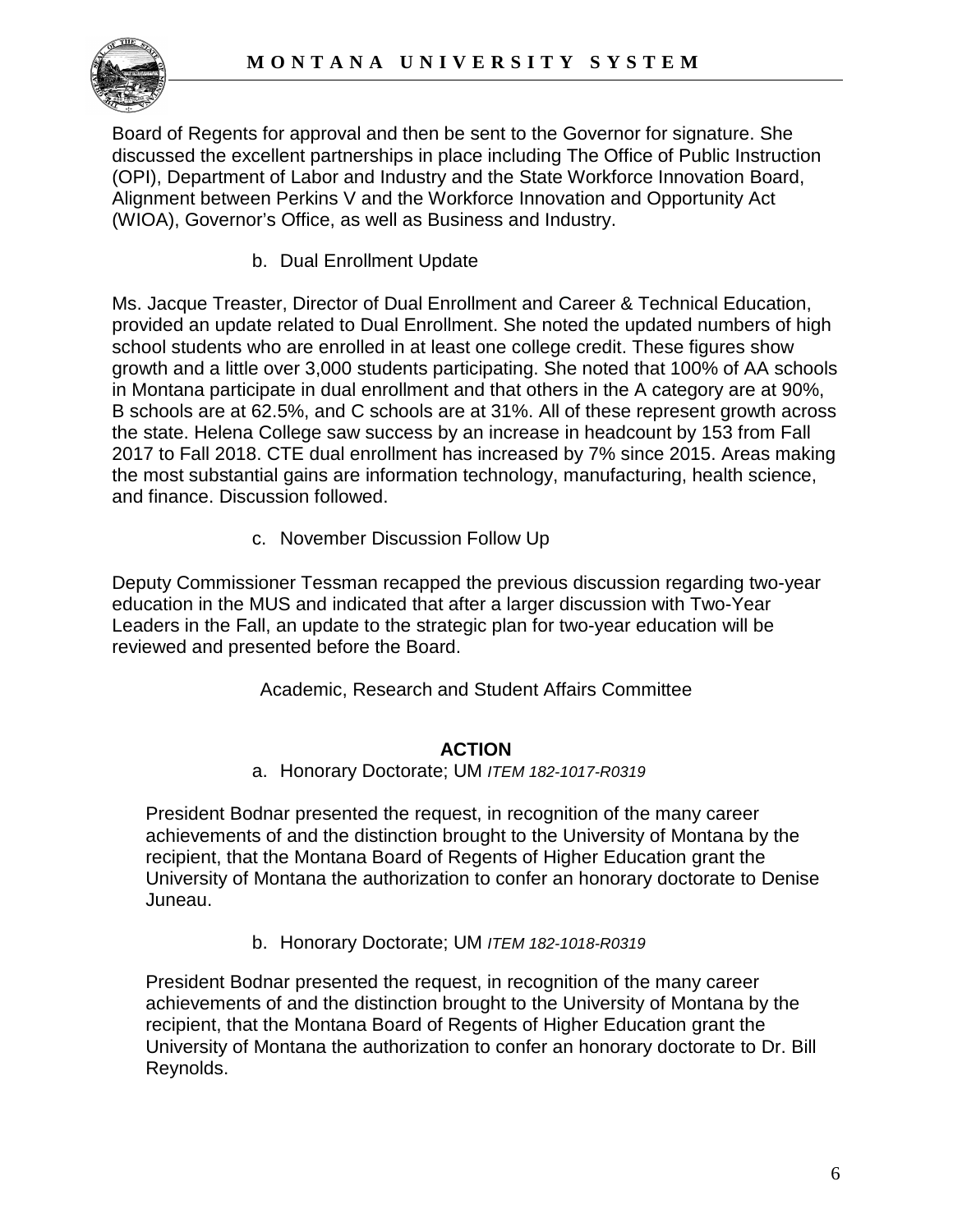

c. Honorary Doctorate; MSU *ITEM 182-2003-R0319* 

President Cruzado presented the request, in recognition of many career achievements and the distinction brought to the Montana University System as an alumnus, that the Board of Regents grant the Montana State University the authority to confer an Honorary Doctorate to Dr. Sheila Stearns.

d. Mission, Vision and Core Themes; MSU-Billings *ITEM 182-2703-R0319*

Chancellor Edelman presented the request on behalf of Montana State University Billings for approval by the Board of Regent for a revised mission and visions statements. The revised mission and vision statements will be included in the MSUB 2019 strategic plan. Discussion followed.

e. Mission and Core Themes; MSU *ITEM 182-2005-R0319*

Provost Mokwa of MSU, presented the request on behalf of Montana State University for approval of a revised mission and three new core themes, developed as part of a 12-month strategic planning process that included input from hundreds of stakeholders including faculty, staff, students, alumni, and community members. The mission and core themes provide the foundation of Montana State University's Mission and Core Themes Report submitted to NWCCU in spring 2019 and align with the MUS Strategic Plan.

f. Ranch Management Program Naming; MSU *ITEM 182-2004-R0319*

Provost Mokwa of MSU, presented the request that the Board of Regents authorize MSU to name the Ranch Management Program, the Dan Scott Ranch Management Program, in honor of Dan Scott and the Scott family.

> g. Level II Executive Summary *Supporting Documentation* | *New Program Data.*

Deputy Commissioner Tessman spoke to the process related to these submissions. Each campus spoke to their requests which include offering a Master of Science in Dietetic Systems Leadership, a Bachelor of Science in Ranching Systems, and retitling the Division of Agricultural Education from 'Division' to 'Department' at MSU Bozeman. MSU-Northern offering an AAS in Plumbing/Pipefitting; retitling the College of Education, Arts & Sciences, and Nursing (CEASN) to the College of Arts, Sciences, and Education (CASE). UM-Missoula offering a CAS in Accounting Fundamentals; offering a minor in Ethics; offering a BA in Linguistics; offering a Musical Theatre Performance option in the Theatre BFA; offering a Speech Language Pathology Audiology Assistant Certificate; offering a Communicative Sciences and Disorders Leveling Certificate; retitling the Culinary Arts, Food Service Management, and Hospitality Management program to the Big Sky Culinary Institute; retitling the Department of Counselor Education to the Department of Counseling; establishing a Department of Public Administration and Policy; consolidation of the School of Art and School of Media Arts into a merged School of Visual and Media Arts; consolidation of the Department of Applied Computing and Engineering Technology into the Department of Business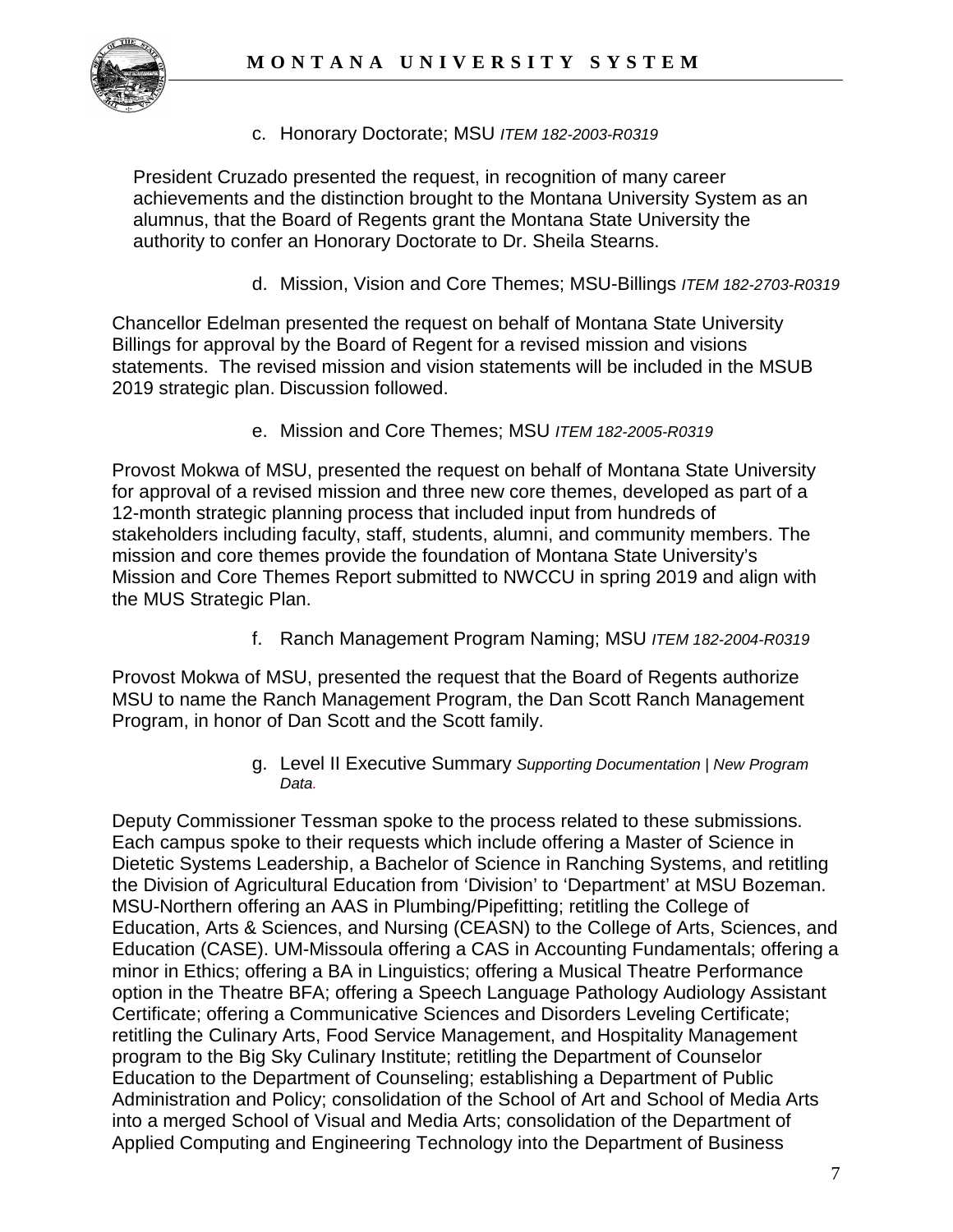

Technology; establishment of the Montana Youth Sports Safety Institute; establishment of a Center of Population Health Research; retitling the Rural Institute, and a request to terminate the Institute for Education Research and Service. Discussion followed.

### **INFORMATION**

a. AIMA Update

Director Angela McLean of American Indian/Minority Achievement (AIMA) and K-12 Partnerships, provided an update to the Board on AIMA. She discussed the very successful Lumina American Indian and Minority Achievement Summit held in January of 2019. She discussed American Indian Student Success and the development of Indian Education for All in Montana for One MUS, a professional development tool established by the AIMA Council. She provided a brief overview of the course. Discussion followed.

b. Student Mental Health & Wellness Update

Ms. Crystine Miller, OCHE Student Success Specialist; Ms. Elisabeth Asserson, Director of Counseling and Psychological Services of MSU; and Dr. Carrie Vath, Dean of Students/Associate Vice Chancellor of Enrollment Management at MT Tech, provided an updated to the Board on MUS Suicide Prevention and Mental Health efforts. They shared stats related to mental health and suicide for Montana, noting that Montana has the highest rate of suicide in the nation. They reviewed the timeline of events and efforts to date in addressing suicide prevention and mental health across the MUS, noting the reconvening of the Suicide Prevention and Mental Health Task Force in January 2019. Discussion followed about next steps and continued efforts.

c. Level I Memorandum (October, November, December, January)

Director Joe Thiel of Academic Policy & Research, discussed the process behind these approvals noting that they include minor changes and are approved by the Commissioner's Office via direction of the Board.

d. Intent to Plan Proposals (October, November, December, January)

*Submitted January 2019 – Expiration September 2020*

**Montana State University**

Master of English – [English Education Option](https://mus.edu/che/arsa/IntenttoPlan/2019/MSU_Intent-to-Plan-Master-of-English.pdf)

[Life Scholars Program](https://mus.edu/che/arsa/IntenttoPlan/2019/IntenttoPlan-LIFEScholars012019.pdf)

**University of Montana**

[Concentration in Social Work within the PhD in Public Health](https://mus.edu/che/arsa/IntenttoPlan/2019/ITP_PhDPublicHealth.pdf)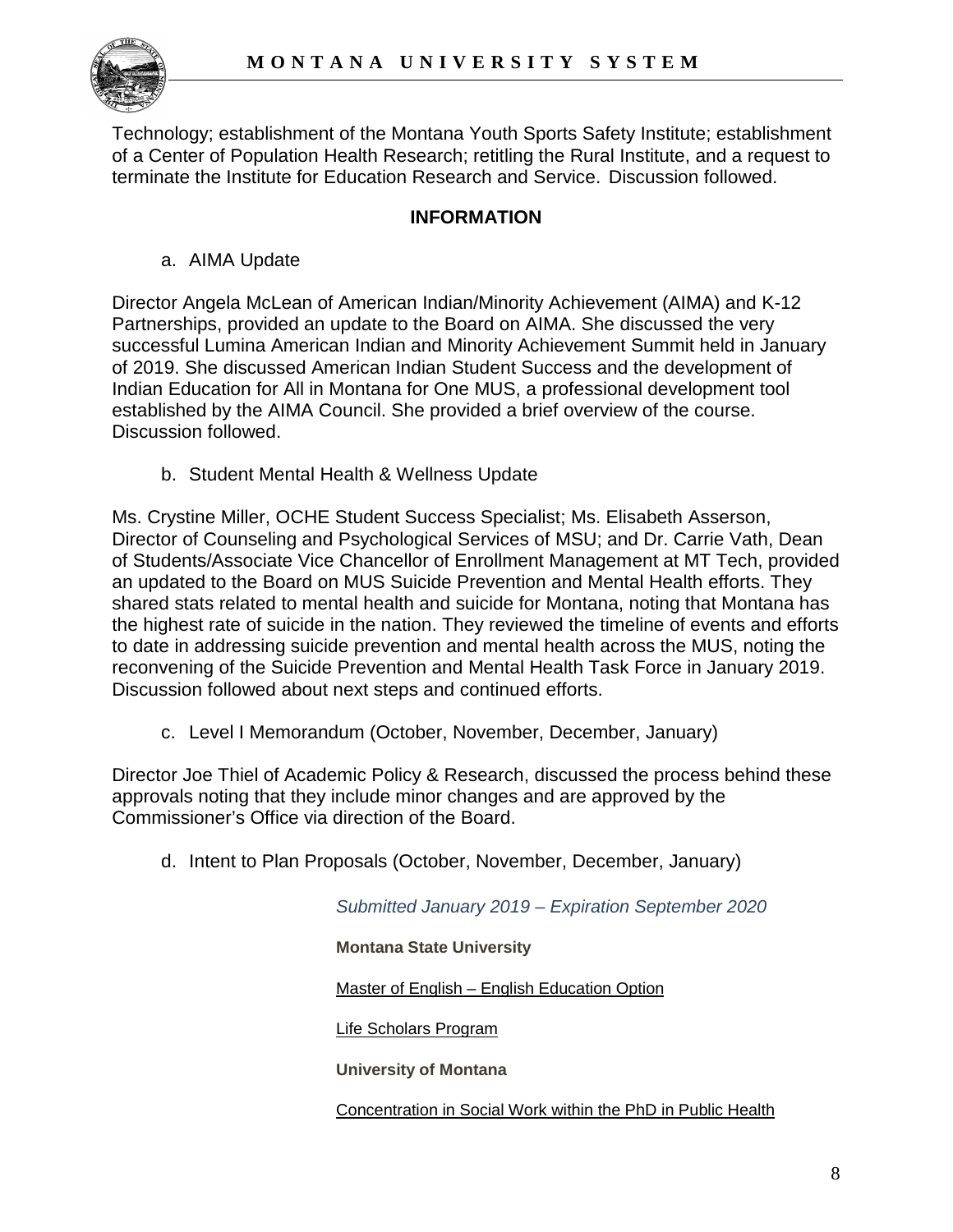

*Submitted December 2018 – Expiration August 2020*

**Montana State University**

[M.S. in Bioengineering](https://mus.edu/che/arsa/IntenttoPlan/2018/MSBIOENGIP.pdf)

**Missoula College**

[C.T.S. in Addiction Studies](https://mus.edu/che/arsa/IntenttoPlan/2018/ITP_Addiction%20Studies.pdf)

*Submitted October 2018* - *Expiration June 2020*

**University of Montana**

[B.A. in Linguistics](https://mus.edu/che/arsa/IntenttoPlan/2018/UM-ITP-Linguistics-BA.pdf) [Option in Musical Theatre Performance in the B.F.A. Theatre](https://mus.edu/che/arsa/IntenttoPlan/2018/UM-ITP-Musical-Theatre-Performance-option.pdf) [Ethics Minor](https://mus.edu/che/arsa/IntenttoPlan/2018/UM-ITP-Ethics-minor.pdf) [Department of Public Administration and Policy](https://mus.edu/che/arsa/IntenttoPlan/2018/UM-ITP-Dept-of-Public-Admin-Policy.pdf) [Center for Population Health Research \(CPHR\)](https://mus.edu/che/arsa/IntenttoPlan/2018/UM-ITP-Center-for-Population-Health-Research.pdf) [A.A.S. in Paramedical Science](https://mus.edu/che/arsa/IntenttoPlan/2018/UM-ITP-AAS-Paramedical-Science.pdf)

Public Comment

Mr. Mario Martinez, a Representative of the Local Montana Carpenters and Milwrights, spoke to some of the issues related to cost increases. He noted that a 2% increase built over two years has not been deemed acceptable by members. He stated that this is partly why this group has not finalized their collective bargaining agreement with the MUS.

Mr. Russ Fillner spoke to his non-renewal given on 1/29/2019. He encouraged review of these processes and procedures for contracted individuals and exploration of protection. He discussed his perceptions of changes to the MUS over time.

Dr. Nathan Munn spoke to his intention to submit written testimony.

The Meeting recessed at 5:20pm

#### **Friday, March 8th**

The Board reconvened at 8:31am

Budget, Administration & Finance Committee

### **CONSENT**

a. Request for Approval of University/System/Employee Equity Interest and/or Business Participation Under MSUP 407 – Moraski; MSU-Bozeman *ITEM*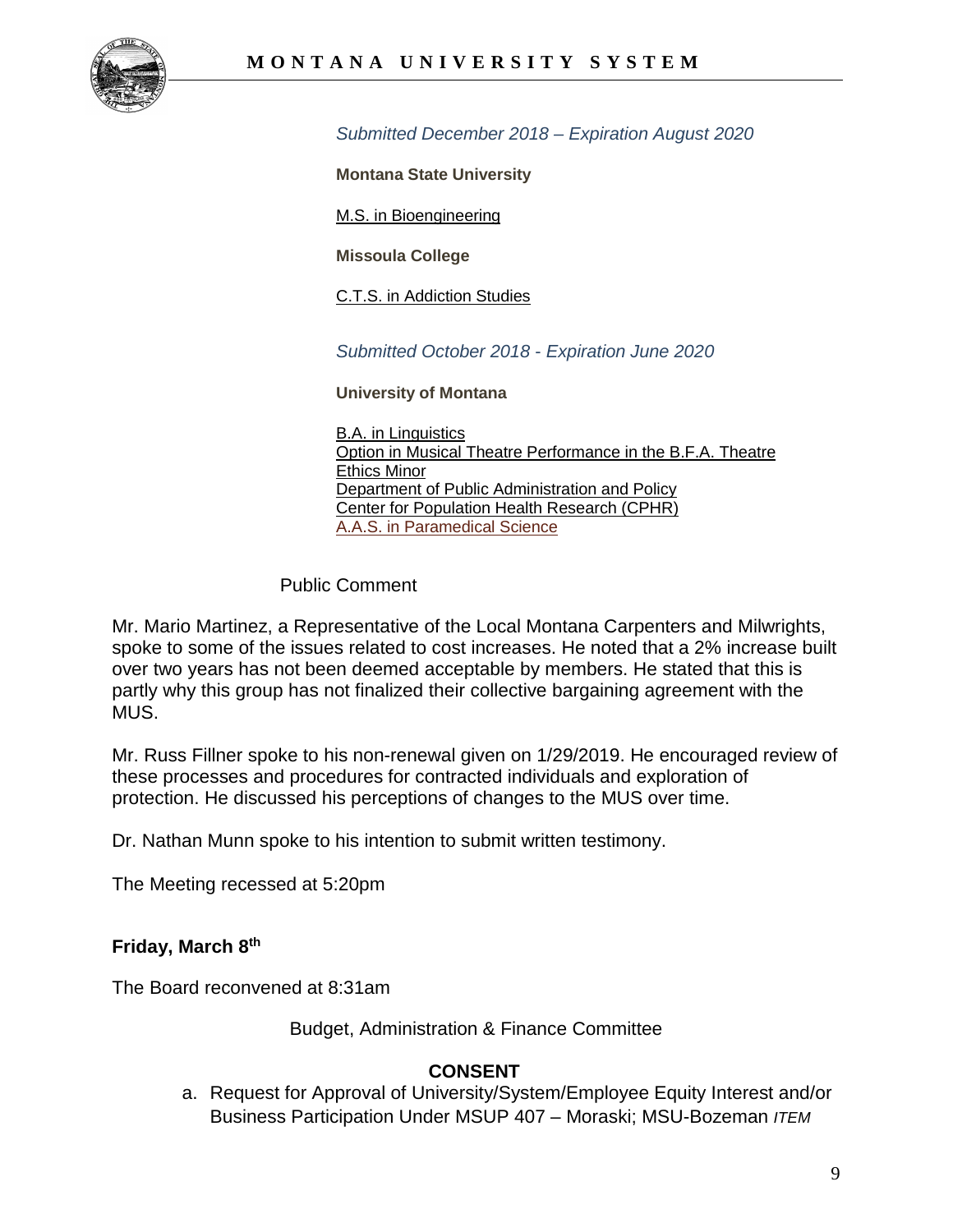

*182-2006-R0319 | Attachment #1*

b. Request for Approval of Amendment to Operating Agreement between Helena College and the Helena College Foundation; Helena College *ITEM 182-1901-R0319 | Attachment #1*

#### **Staff Items**

- c. Labor Agreements; OCHE *ITEM 182-101-R0319 | Attachment #1*
- d. Staff Item; MSU-Bozeman *ITEM 182-2000-R0319*

### **Emeriti Faculty**

- e. Gleason; MT Tech *ITEM 182-1501-R0319*
- f. Ackerman; MT Tech *ITEM 182-1502-R0319*
- g. Cameron; MT Tech *ITEM 182-1503-R0319*
- h. Kinion; MSU-Bozeman *ITEM 182-2001-R0319*
- i. Sieloff; MSU-Bozeman *ITEM 182-2002-R0319*
- j. Gross; MSU-Billings *ITEM 182-2701-R0319*
- k. Fishbaugh; MSU-Billings *ITEM 182-2702-R0319*

### **INFORMATION**

a. Budget Update

Deputy Commissioner summarized HB 2, noting that there haven't been many changes to it aside from the financial aid piece, associated with need-based aid, and the reduction in state funds for the MUS Foundation match from \$5 million to \$2 million. Overall the Governor's budget has held up well for the MUS. He discussed the funding for Program 1 -OCHE, roughly a \$3.5 million budget that supports 23.28 FTE. He reviewed funding for Community Colleges, noting that they are receiving a 4-5% increase over the base year FY19. Program 9, MUS campuses, received \$24 million for the tuition freeze. Agencies received a 3% increase in the form of OTO funding. Mr. Trevor briefly discussed the funding for Tribal College and the HiSET program. Discussion followed. Commissioner Christian noted that OCHE concurred with the recommendations of the subcommittee related to all programs. Commissioner Christian had asked that they reconsider that amount associated with the Foundation Match. He noted that students spoke in support of the request and that there was a lot of interest and good questions from subcommittee members on the topic.

Mr. Trevor reviewed HB 175, the pay plan, noting that it is all but signed by the Governor. OCHE is modeling what this increase would look like as a .50 cent increase, this \$6 million for distribution connects with the lump fund summary, which will be discussed further at the upcoming May meeting. He noted that tuition, the distribution of the pay plan, performance funding allocation distribution, and an overview of the operating budget metrics with a focus on state support for resident student and monitoring the average and any outliers would be brought to the Board with greater detail in May.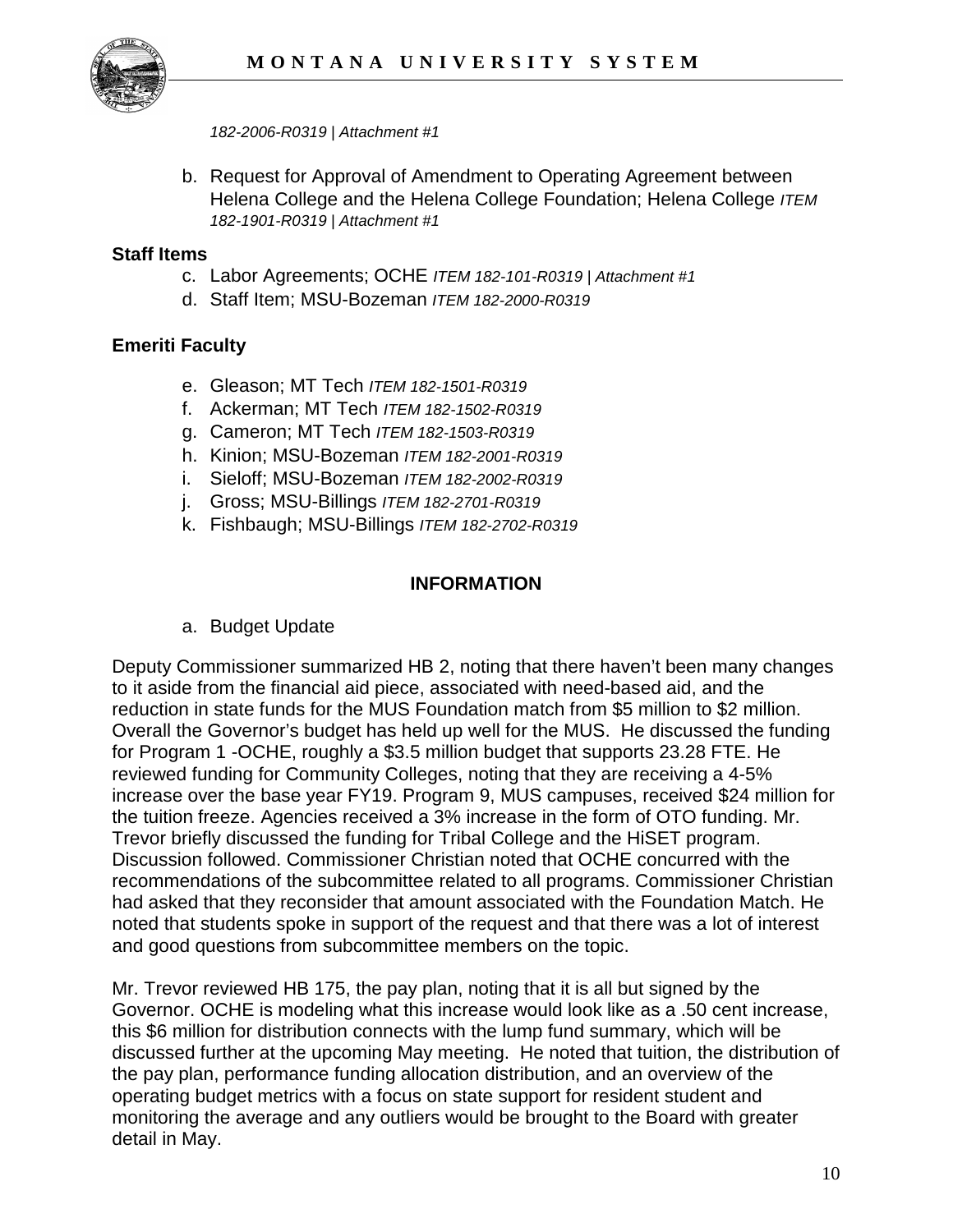

Commissioner Christian discussed the tuition freeze and reminded attendees that the freeze isn't limiting opportunities but asking the state to buy down a tuition increase that otherwise the students would have to pay. He clarified that we are not seeking a freeze of all expenditures across the system, as that would be problematic, but seeking that the state participates at a higher level than they usually would. He clarified that it's a tuition buy-down. Commissioner Christian extended appreciation to the Governor and past Legislatures for the work that they have done. Montana remains one of the few states that has experienced an increase in funding of higher education through state support.

Deputy Commissioner Trevor discussed the Long-Range Building Plan (LRBP). He noted that there are four bills related to LRBP. HB 5 serves as the "traditional" LRBP bill and houses our authority-only projects. Mr. Trevor clarified that we are not requesting funds in this bill, merely the authority to build projects using outside funds. Also, in this bill, we seek generally spending authority. There is \$4 million secured for Deferred Maintenance, this will cover but a fraction of the overall deferred maintenance liability, but the funding is appreciated. Mr. Trevor described HB 14 is the vehicle for MUS projects, including Romney Hall, Dental Hygiene at Great Falls College-MSU, Clinical Facility, Greenhouses, and Labs at the Experimental Station. He discussed HB 553, a new mechanism that passed the House 100-0. This bill creates a formula to determine what amount of bonding that is reasonable for the state of Montana and the distribution of deferred maintenance. It is modeled after Utah's approach and would take a subjective process and narrow it into a more objective approach. Mr. Trevor described SB 307 as an alternative project delivery bill that gives another tool in our toolbox for procurement that can bring in private parties to build facilities and take on a portion of O&M. Discussion followed.

• Shared Policy Goal Update

Deputy Commissioner Trevor noted that the shared policy goal connects directly with HB 2 and tuition freeze. He explained that throughout subcommittee, this was a continual topic focused on career and technical education opportunities across the system. Discussions culminated in the Legislature asking us how to get their ideas and convictions to be taken up by the MUS; in turn, the Commissioner offered an avenue through the development of a shared policy goal. This shared goal includes the following action steps. Develop a College and Career Readiness (CCR) Portal that equally promotes CTE and non-CTE opportunities available throughout the MUS. Work with K-12 partners and MUS campuses to more effectively promote CTE opportunities through school counseling and advising strategies. Continuously review the effectiveness of existing CTE programs and conduct gap analyses to guide the development of new CTE opportunities that more effectively meet workforce demand. Explore avenues for developing a system-level approach for the recruitment of students interested in CTE. The policy goal also states the OCHE will meet with the Education Interim Committee to ensure that the Legislature has ongoing opportunities to provide information and feedback to OCHE and the Board of Regents, as well as explore and understand opportunities for expanding post-secondary CTE offerings statewide. Mr. Trevor remarked on the long history of the natural development of shared policy goals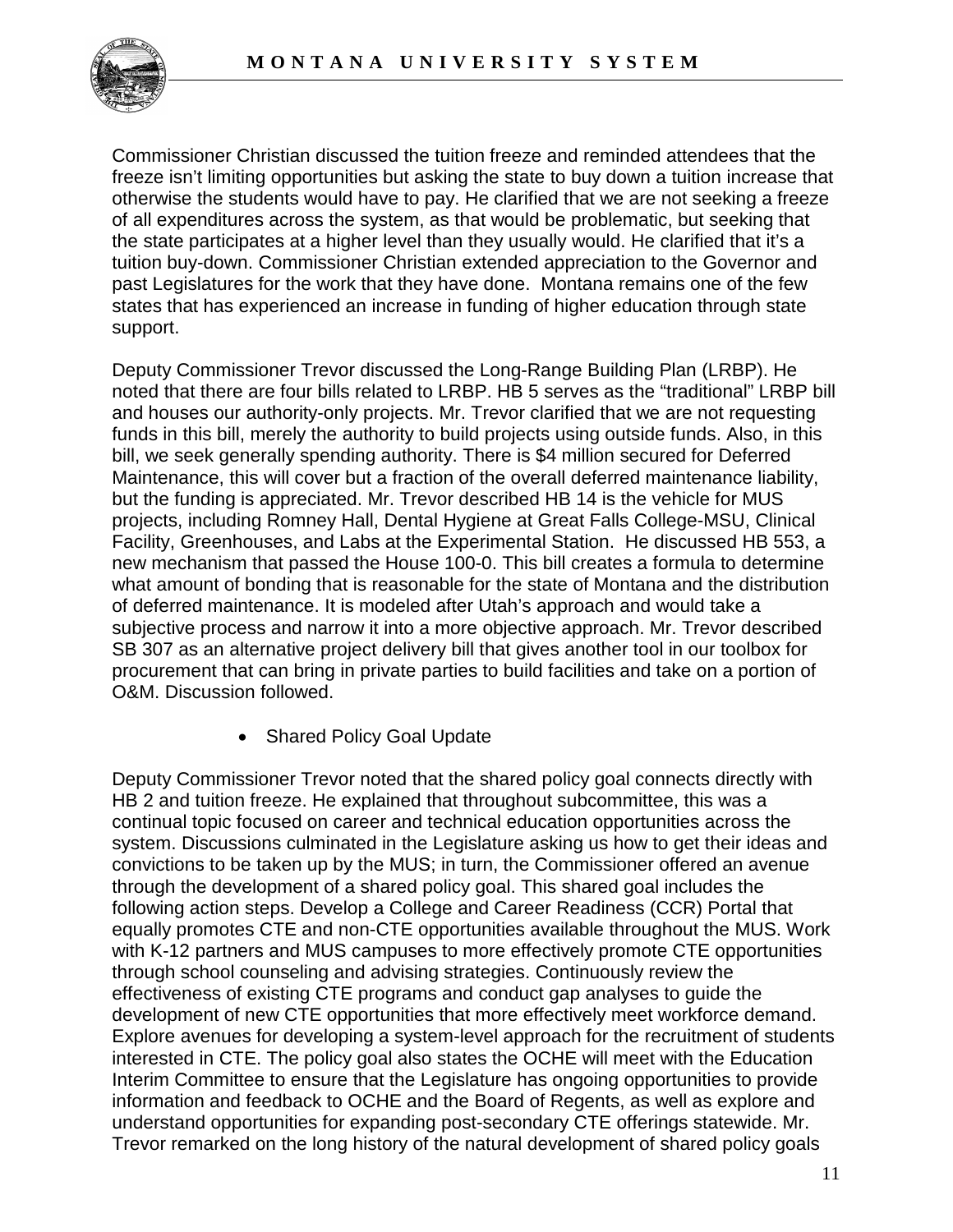

noting that in 2003, an interim education committee, focused on higher education, met with the Regents and developed an entire set of policy goals which evolved into grouping those into three categories: access and affordability; workforce and economic development; and efficiency and effectiveness. These elements now make up the foundational goals of the MUS Strategic Plan. Discussion followed.

b. Performance Funding – Under-represented Groups

Deputy Commissioner Trevor updated the Board on their request that OCHE work explores different avenues for improving the connection of underrepresented groups, including low-income, veteran, non-traditional, and American Indian students into the performance funding model. Mr. Trevor noted that historically and currently, these groups are measured within the model, but in the sense that they would add bonus points to campuses. He said the concern with the lack of progress in these areas is related to performance. Per the Board's request, OCHE has found a way to integrate these into the funding model better. Mr. Trevor noted that leading into the May meeting, OCHE is prepared to bring forth a recommendation that would better integrate these groups and measure retention and graduation numbers (the key outcome metrics for the MUS performance funding model). Discussion followed.

# **Audit Reports**

- KGLT-FM- A Public Telecommunications Entity Operated by the Montana University System-June 30, 2018 and 2017-Unmodified (Clean) Opinion
- Montana PBS-A Public Television Entity Operated by the Montana University System-June 30, 2018-Unmodified (Clean) Opinion
- UM Facilities Improvements and Refunding Revenue Bonds Series K 2019, Series L 2012, Series M 2013, Series N 2015, Series O 2017 Pledged Revenue Funds – June 30, 2018 – Unmodified (Clean) **Opinion**
- KUFM-FM Radio-Operated by University of Montana-June 30, 2018 and 2017-Unmodified (Clean) Opinion

Committee Reports & Action

• Two-Year and Community College Committee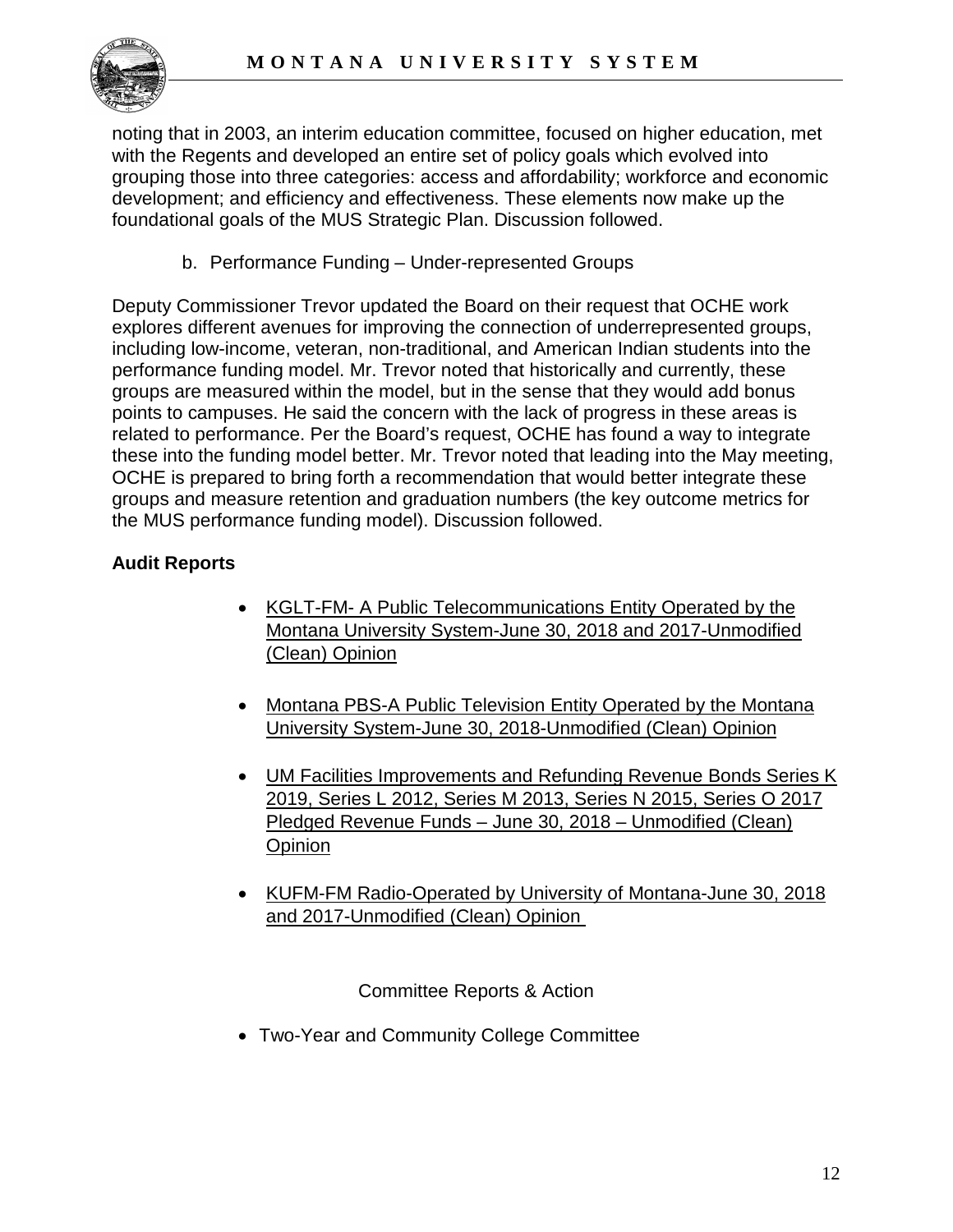

# **ACTION**

a. Perkins V Transition *ITEM 182-102-R0319 | Attachment #1*

A motion for approval of action item a, ITEM 182-102-R0319 was made by Regent Sheehy; motion passed (7-0).

• Academic, Research and Student Affairs Committee

# **ACTION**

- a. Honorary Doctorate; UM *ITEM 182-1017-R0319*
- A motion for approval of item a. Item 182-1017-R0319 was made by Regent Rogers; motion passed (7-0).
	- b. Honorary Doctorate; UM *ITEM 182-1018-R0319*
- A motion for approval of item b. ITEM 182-1018-R0139 was made by Regent Nystuen; motion passed (7-0).
	- c. Honorary Doctorate; MSU *ITEM 182-2003-R0319*
- A motion for approval of item c. item 182-2003-R0319 was made by Regent Johnson; motion passed (7-0).
	- d. Mission, Vision and Core Themes; MSU-Billings *ITEM 182-2703-R0319*
- A motion for approval of item d item 182-2703 was made by Regent Sheehy; discussion followed. Motion passed (7-0).
	- e. Mission and Core Themes; MSU *ITEM 182-2005-R0319*
- A motion for approval of item e. item 182-2005-R0319 was made by Regent Lozar; motion passed (7-0).
	- f. Ranch Management Program Naming; MSU *ITEM 182-2004-R0319*
- A motion for approval of item f. item 182-2004-R0319 was made by Regent Nystuen; discussion followed, thanks were extended to the Scott Family for their generosity. Motion passed (7-0).
	- g. Level II Executive Summary *Supporting Documentation* | *New Program Data.*
- A motion for approval of item g. Level II was made by Regent Sheehy; motion passed  $(7-0).$